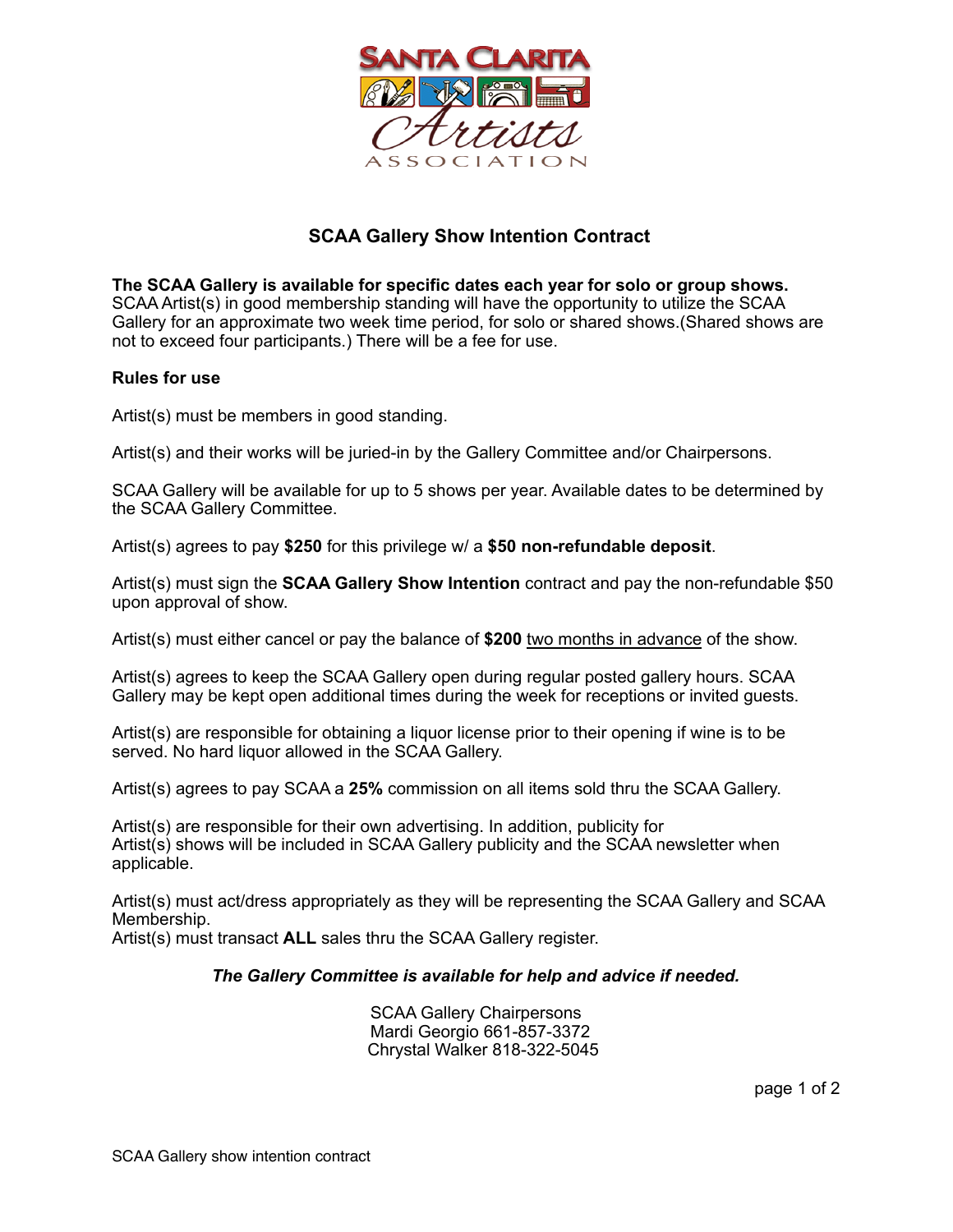

## **SCAA GALLERY SHOW INTENTION CONTRACT**

|                                                                                                                                                                                                                                                                                                                                                                                                                                                                                                                                                                                                                                                                                                                                                                                                                                                                                                                                                                                              |             | request use of the SCAA Gallery             |                                 |             |  |
|----------------------------------------------------------------------------------------------------------------------------------------------------------------------------------------------------------------------------------------------------------------------------------------------------------------------------------------------------------------------------------------------------------------------------------------------------------------------------------------------------------------------------------------------------------------------------------------------------------------------------------------------------------------------------------------------------------------------------------------------------------------------------------------------------------------------------------------------------------------------------------------------------------------------------------------------------------------------------------------------|-------------|---------------------------------------------|---------------------------------|-------------|--|
| Name of applicant please print                                                                                                                                                                                                                                                                                                                                                                                                                                                                                                                                                                                                                                                                                                                                                                                                                                                                                                                                                               |             |                                             |                                 |             |  |
| located at 22508 6th Street, Newhall, Ca 91321 on                                                                                                                                                                                                                                                                                                                                                                                                                                                                                                                                                                                                                                                                                                                                                                                                                                                                                                                                            |             |                                             | month                           |             |  |
| for the period of 2 weeks for a private                                                                                                                                                                                                                                                                                                                                                                                                                                                                                                                                                                                                                                                                                                                                                                                                                                                                                                                                                      | <b>SOLO</b> | day<br><b>GROUP</b><br>please circle choice | show.                           | year        |  |
| <b>SCAA Liability and Commission Agreement</b><br>The Santa Clarita Artists Association (SCAA), the SCAA Board Members, their volunteers, agents<br>and employees assume no responsibility for loss, theft, damage, or destruction of any artwork during<br>handling or exhibiting of artwork at any venue/event/show sponsored by SCAA. The SCAA and the<br>event location's owner(s) are not responsible for Personal Loss or injury.<br>It is understood that a 25% commission (per piece) will be paid to the SCAA if any<br>member's art work is sold while on display at any hanging/event/show sponsored by the<br>SCAA. This agreement will remain enforced as long as the artist is a member of the SCAA<br>or until policy/procedures changes and a new signature statement is needed.<br>By paying your dues you understand and agree to the above statements and terms.<br>I have read and understand the attached rules.<br>I understand the \$50.00 deposit is non-refundable. |             |                                             |                                 |             |  |
| The balance of \$200.00-being due on                                                                                                                                                                                                                                                                                                                                                                                                                                                                                                                                                                                                                                                                                                                                                                                                                                                                                                                                                         | day         |                                             | month                           | year        |  |
|                                                                                                                                                                                                                                                                                                                                                                                                                                                                                                                                                                                                                                                                                                                                                                                                                                                                                                                                                                                              |             |                                             |                                 |             |  |
| Applicant signature                                                                                                                                                                                                                                                                                                                                                                                                                                                                                                                                                                                                                                                                                                                                                                                                                                                                                                                                                                          |             | Applicant signature 2                       |                                 |             |  |
| Applicant signature 3                                                                                                                                                                                                                                                                                                                                                                                                                                                                                                                                                                                                                                                                                                                                                                                                                                                                                                                                                                        |             | Applicant signature 4                       |                                 |             |  |
| Accepted on                                                                                                                                                                                                                                                                                                                                                                                                                                                                                                                                                                                                                                                                                                                                                                                                                                                                                                                                                                                  | by          |                                             |                                 |             |  |
| month<br>day<br>year                                                                                                                                                                                                                                                                                                                                                                                                                                                                                                                                                                                                                                                                                                                                                                                                                                                                                                                                                                         |             |                                             | <b>SCAA Gallery Chairperson</b> |             |  |
|                                                                                                                                                                                                                                                                                                                                                                                                                                                                                                                                                                                                                                                                                                                                                                                                                                                                                                                                                                                              |             |                                             |                                 | page 2 of 2 |  |